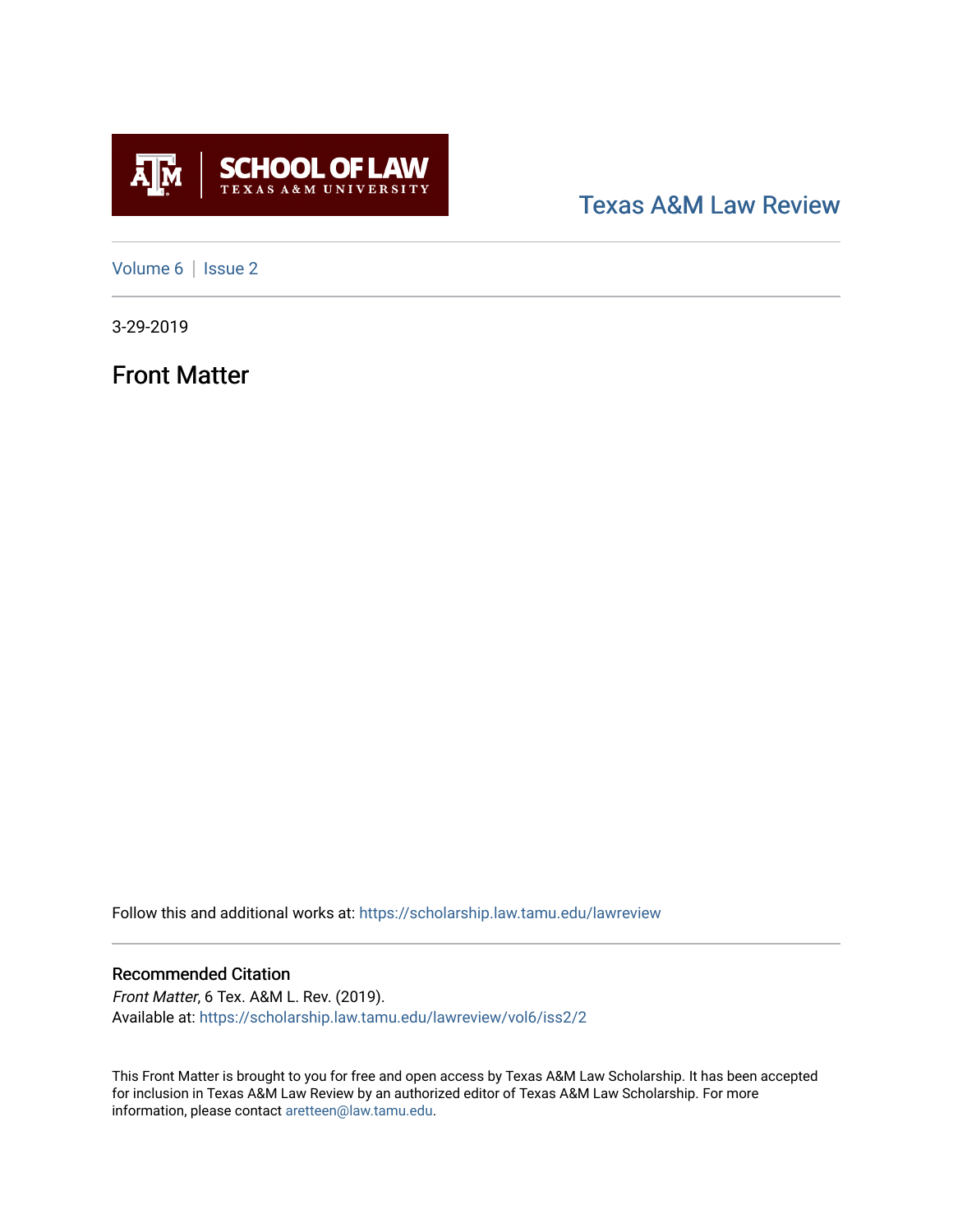

## **Volume Six 2018–2019**

**TEXAS A&M UNIVERSITY SCHOOL OF LAW 1515 COMMERCE STREET FORT WORTH, TEXAS 76102**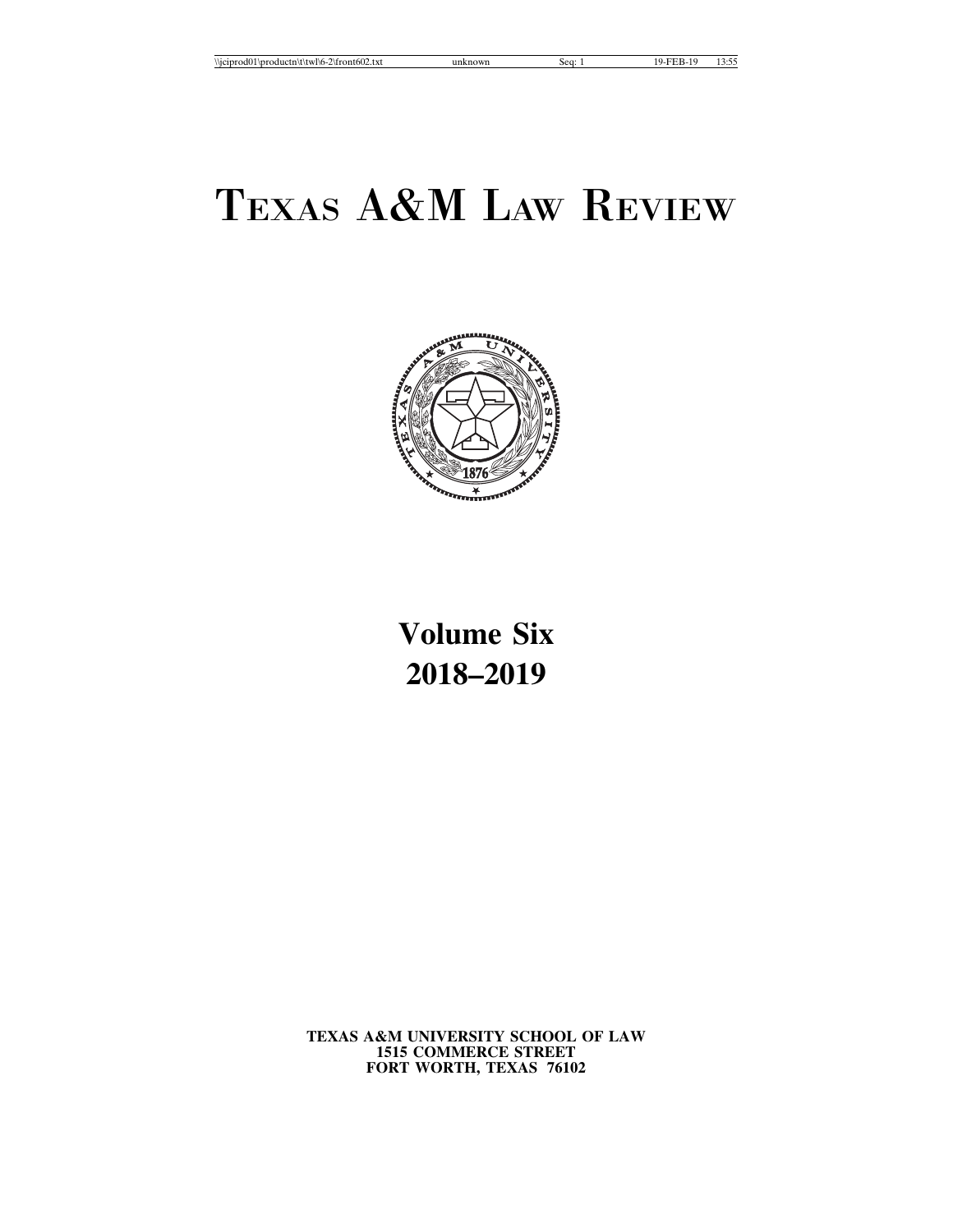### **VOLUME SIX 2018–2019**

*Texas A&M Law Review* ISSN 10801-5449, Volume Six, 2018–2019

Published by the Texas A&M University School of Law, 1515 Commerce Street, Fort Worth, Texas 76102. Direct (817) 212-3897. Fax (817) 212-3898.

Postmaster: Send address corrections to the *Texas A&M Law Review*, 1515 Commerce Street, Fort Worth, Texas 76102. All notifications of address changes should include past and current addresses with zip code. Please inform the *Texas A&M Law Review* of any address changes one month in advance to ensure prompt delivery. Subscriptions are deemed to be renewed annually unless instructions to the contrary are communicated to the Executive Editor at executive.editorlawreview.law.tamu.edu. Annual subscriptions are \$40.00, or \$22.00 per single issue (postage included).

Copyright © 2019 by the Texas A&M University School of Law. Except as otherwise expressly provided, the author of each article in this volume has granted permission for copies of that article to be made and used by non-profit education institutions, provided that the author and the *Texas A&M Law Review* are identified and that proper notice of copyright is affixed to each copy. In all other cases, the author and the *Texas A&M Law Review* should be contacted directly. Except as otherwise expressly provided, copyright in each article is held solely by the author. Additionally, each author grants the *Texas A&M Law Review* an irrevocable, nonexclusive, and royalty-free license to publish the article.

All communications should be directed to:

Editor-in-Chief Texas A&M Law Review Texas A&M University School of Law 1515 Commerce Street Fort Worth, Texas 76102 Direct: (817) 212-3897 Fax: (817) 212-3898 eic@lawreview.law.tamu.edu www.law.tamu.edu/current-students/academics/law-journals/law-review

The *Texas A&M Law Review* invites unsolicited article submissions. Articles should be submitted online through Scholastica at www.tamulawreview. scholasticahq.com/for-authors.

Cite as: 6 TEX. A&M L. REV. \_\_ (2019).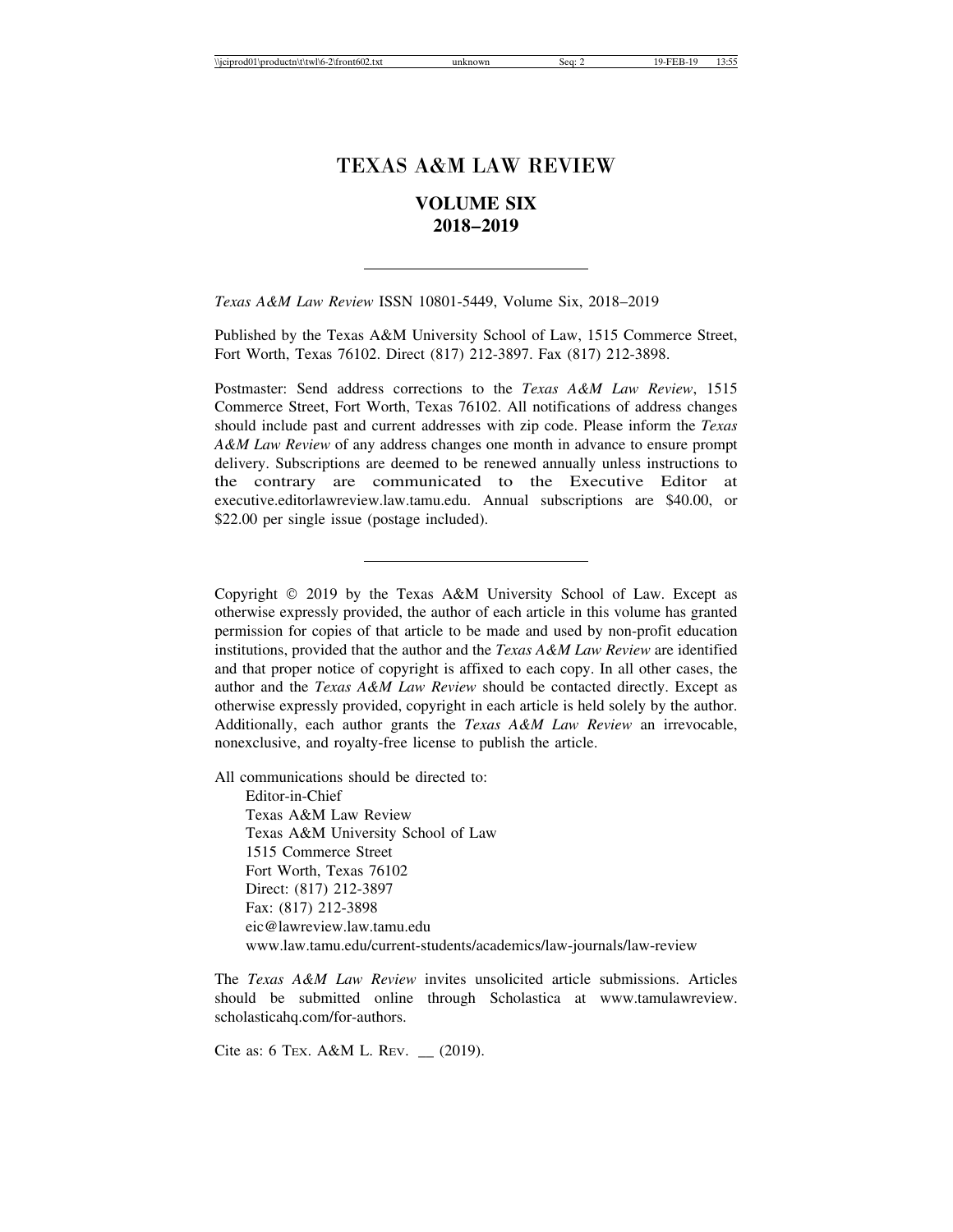#### VOLUME 6 **WINTER 2019** NUMBER 2

#### **BOARD OF EDITORS**

*Editor-in-Chief* MEGAN CLOUD

*Managing Editor* ISABELLE HUTCHINSON

*Executive Editor Symposia Editor Online-Content Editor* JARROD AZOPARDI CASH HEARTY BARKER MORGAN TYLER PARKER

> *Senior Articles Editor* TAYLOR FAUGHT

*Senior Online Articles Editor* NICOLE RIEKEN

JORDAN CURRY DANIEL MOORE DAKOTA BREWER ZACHARY FORD KRISTEN N. WHITTAKER LAUREN SHAW

*Articles Editors Citations Editors Notes & Comments Editors* LYNDA HERCULES CHARLESON

#### **STAFF**

STEFFANI FAUSONE ROBERT C. INCLAN TRACI PHIPPS DILLON VAUGHN COLIN JACKSON IAN WEBB COLIN JACKSON

GREGORY BUTZ DAVID KRIEGHBAUM JR. SARABETH SHAUNESSY EXARETT CLEVELAND SHANE LANDERS JASON SHEFFIELD<br>STEFFANI FAUSONE NORA MCGUFFEY SCOTT SLOAN ASHLEY GRAVES **DEREK MCKEE** KAMERON SMITH KRISTI HARBORD BAILEY MICHELL GLENN STRICKLAND ANJELICA HARRIS BRANDIE MOSER MCCLANE THOMPSON SAMANTHA HENSON TRENTON O'MALLEY TESCH USSERY

ELISE ALDENDIFER JENNA JOHNSON GABRIELA RICHARDSON<br>TAYLOR ALLAN BAILEY JONES GRANT SCHAUER TAYLOR ALLAN BAILEY JONES GRANT SCHAUER CLAIRE BROWN **IAN KLEIN** CHANDLER SCHMITZ

*Faculty Advisors Staff Advisor* LYNNE RAMBO DEBBIE BAUER MEG PENROSE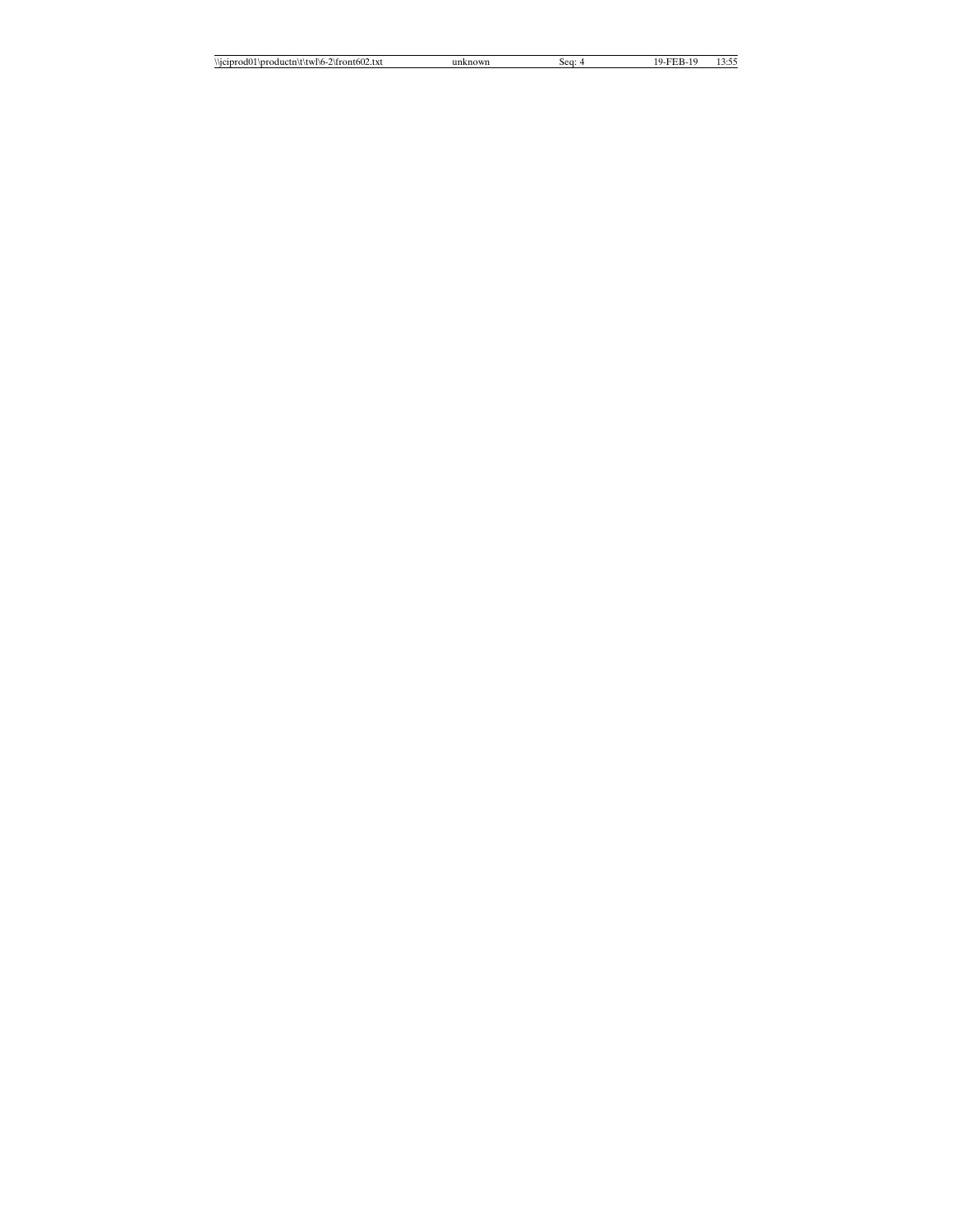VOLUME 6 WINTER 2019 NUMBER 2

#### **CONTENTS**

#### ARTICLE

| Strategic Institutional Positioning: How We Have Come to Generate                                                                       |     |
|-----------------------------------------------------------------------------------------------------------------------------------------|-----|
| Donald J. Kochan                                                                                                                        | 323 |
| Beyond the Ethical Boundaries of Solidarity: Increasing Vaccination Rates<br>Dr. Nili Karako-Eyal                                       | 345 |
| Managing Hurricane (and Other Natural Disaster) Risk<br>Robert H. Jerry, II                                                             | 391 |
| <b>COMMENT</b>                                                                                                                          |     |
| Treating Apples Like Oranges: The Benefits of Exempting Community<br>Gregory Butz                                                       | 453 |
| Bloody Hell: How Insufficient Access to Menstrual Hygiene Products<br>Creates Inhumane Conditions for Incarcerated Women<br>Lauren Shaw | 475 |
| You Gotta Fight for Your Right to Repair: The Digital Millennium<br>Copyright Act's Effect on Right-to-Repair Legislation               | 509 |

*Daniel Moore*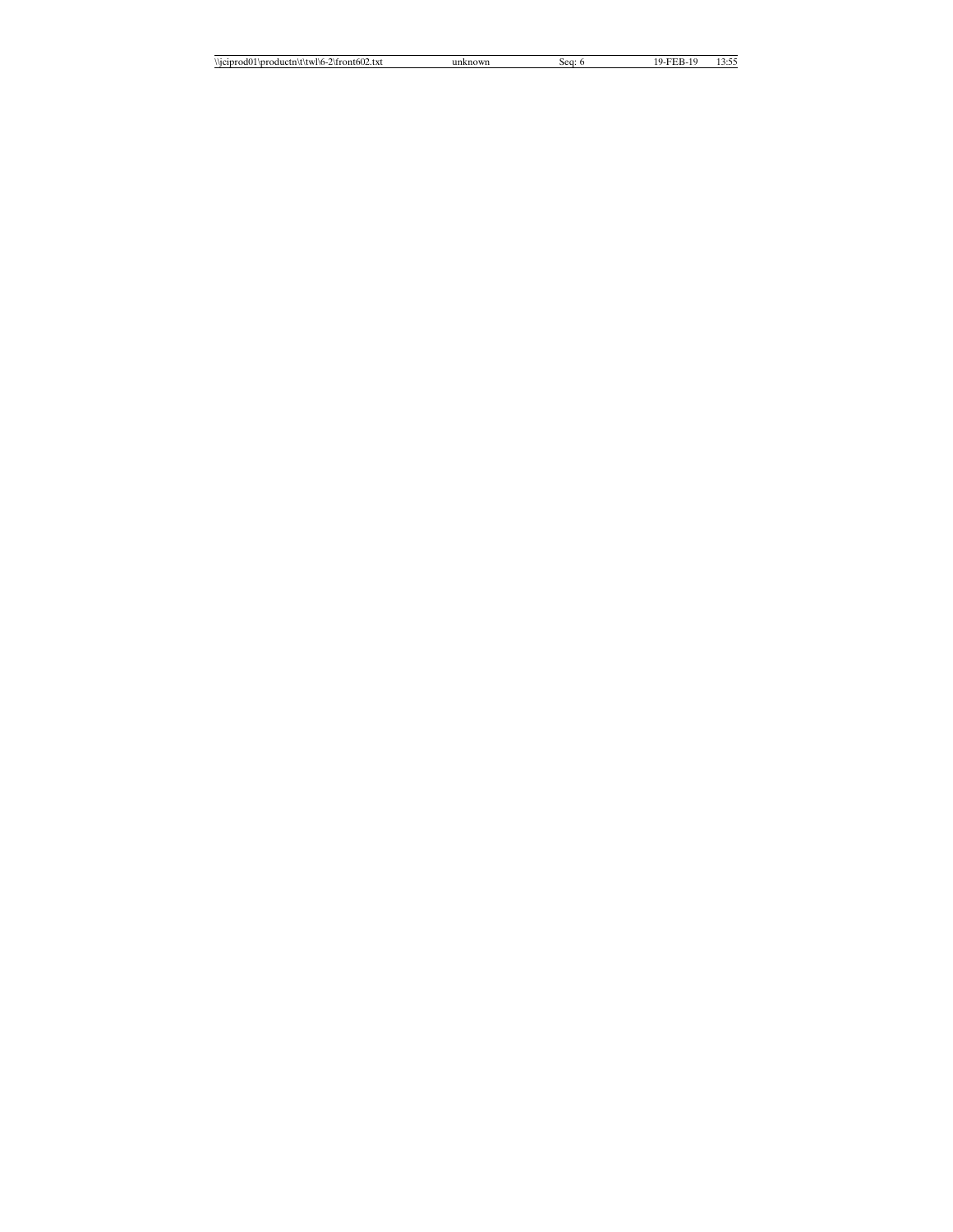### **ARTICLE CONTRIBUTORS**

#### **Donald J. Kochan**

*Strategic Institutional Positioning: How We Have Come to Generate Environmental Law Without Congress*

Donald Kochan is the Parker S. Kennedy Professor of Law and Associate Dean for Research & Faculty Development at Chapman University Dale E. Fowler School of Law. His teaching and scholarship focus on property law, constitutional law, administrative law, and environmental and natural resources law. Professor Kochan is an elected member of the American Law Institute, where he was appointed as an Adviser to the *Restatement of the Law Fourth, Property* project. He is a member of the Editorial Board of the *Journal of Legal Education*. Professor Kochan was a Visiting Scholar in residence at the Georgetown Center for the Constitution in Fall 2018 and a Lone Mountain Fellow at the Property & Environment Research Center in 2016. He has been an Olin Fellow at the University of Virginia School of Law (2003–2004) and a Visiting Assistant Professor of Law at George Mason University School of Law (2002–2003). Professor Kochan received his J.D. from Cornell Law School and his B.A. from Western Michigan University, and he served as a law clerk to the Honorable Richard F. Suhrheinrich of the U.S. Court of Appeals for the Sixth Circuit.

#### **Dr. Nili Karako-Eyal**

*Beyond the Ethical Boundaries of Solidarity: Increasing Vaccination Rates Through Mandatory Education to Solidarity*

Dr. Nili Karako-Eyal is a senior lecturer in the Haim Striks School of Law, the College of Management, Israel. Her research, which has appeared in both peer-edited journals and law reviews, includes bioethics, public health, medical negligence, patients' rights, and tort law. She teaches torts and civil procedural law. Dr. Karako-Eyal holds an L.L.B degree from the Tel-Aviv University School of Law and a Ph.D. in law from the Hebrew University of Jerusalem. Following her studies, she clerked for the Honorable Eliyahu Matza of the Israeli Supreme Court. She is an expert in theoretical, comparative, and legal research. Her recent papers address legal aspects of vaccination policies. In addition, she recently received a grant from the Hebrew University of Jerusalem for research regarding the Israeli Dying Patient law. She is also the director of a patient rights clinic, which addresses issues of distribution of health resources, the right to medical care, accessibility to health services, patient's rights, public health, and accountability of health providers.

#### **Robert H. Jerry, II**

#### *Managing Hurricane (and Other Natural Disaster) Risk*

Robert H. Jerry, II is the Isidor Loeb Professor of Law at the University of Missouri. He is the author of *Understanding Insurance Law* (first published in 1987 and now in its sixth edition with co-author Douglas R. Richmond)